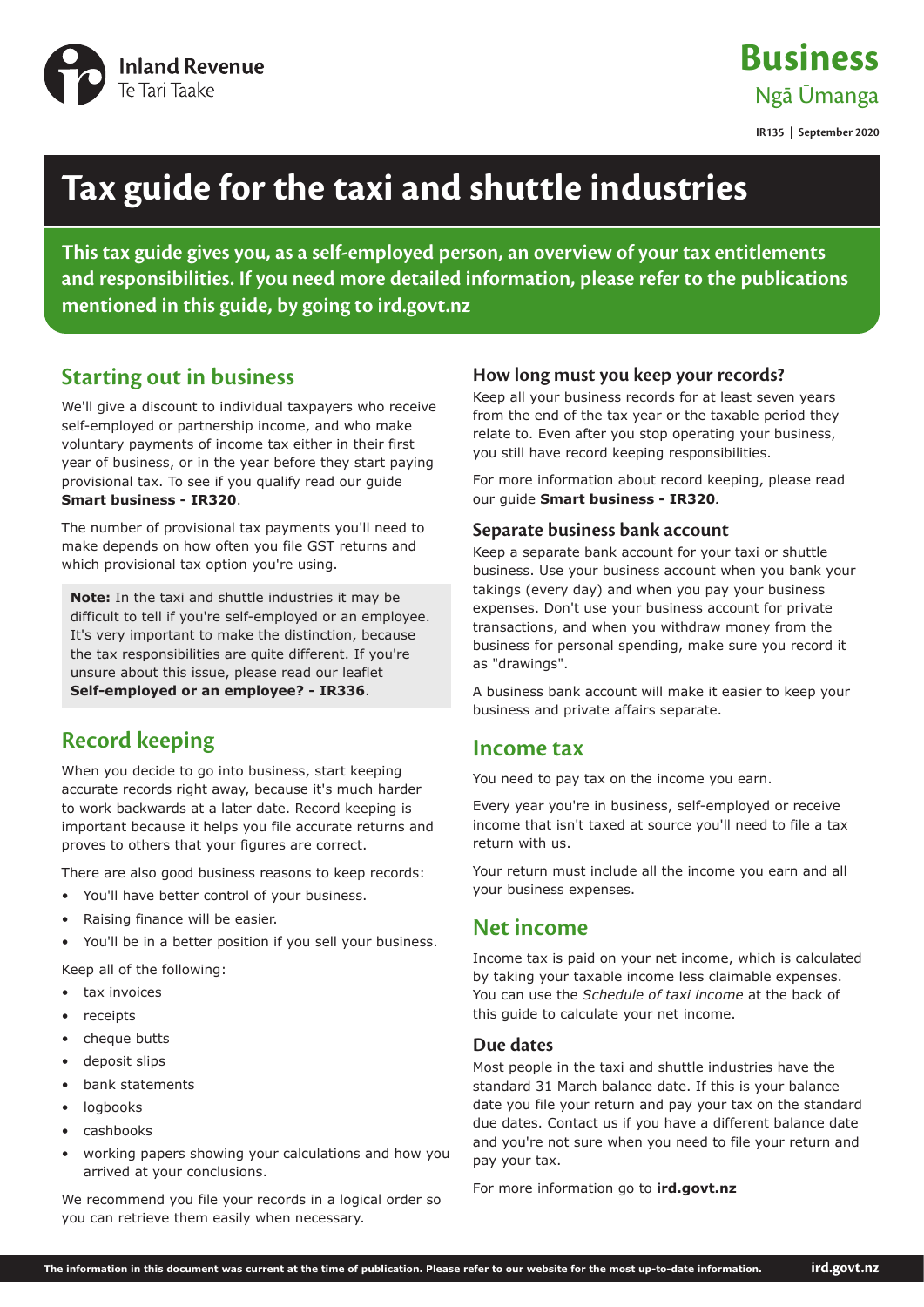#### **Returns**

If you're filing your tax return yourself, you must send it to us by 7 July (you can file it later if we've approved an extension of time). If your return is prepared or filed by a tax agent (accountant) with an extension of time, they'll have until 31 March the following year to file.

#### **Payments**

Your end-of-year tax payment is due by 7 February the following year or 7 April if your return is prepared or filed by a tax agent with an extension of time.

# **Provisional tax**

If your tax to pay at the end of the year, ie, your residual income tax (RIT), is more than \$5,000 (\$2,500 for the 2019/2020 and earlier years) you may have to pay income tax in instalments during the following year. This is provisional tax. It's not a separate tax, but a way of paying your income tax as you receive income through the year. Because income from running a business doesn't have tax deducted before you receive it, you'll have to pay provisional tax.

### **How much will I need to pay?**

There are three ways to work out how much provisional tax you have to pay for the following tax year - the standard option, the estimation option and the ratio option.

# **Standard option**

To calculate your provisional tax you add 5% to your RIT for the immediately preceding tax year.

#### **Example**

| Your RIT was            | \$4,800         |
|-------------------------|-----------------|
| Plus $5\%$              | $\frac{1}{240}$ |
| Provisional tax payable | \$5,040         |

If you haven't filed your tax return for the immediately preceding tax year, you can still use the standard option by calculating it in one of these ways.

- If your RIT for the tax year before the immediately preceding tax year was more than \$5000, calculate your provisional tax by adding 10% to the total.
- If your RIT for the tax year before the immediately preceding tax year was \$5000 or less, you don't have to make any provisional tax payments, you just need to file your return and pay any tax by the due dates. If your RIT is over \$5000 when you file your income tax return you'll need to pay provisional tax based on the RIT plus 5%, paid equally on the remaining instalment due dates.

For more details go to **ird.govt.nz**

### **Estimation option**

Estimate your income for the year and then calculate the provisional tax. You can re-estimate your provisional tax as often as you like up to and including your last instalment due date. Your last estimate becomes final at this date.

Use the worksheet in your tax return guide to calculate your estimated income and provisional tax.

#### **Example**

| \$80,000 |
|----------|
| \$21.010 |
| \$21.010 |
|          |

**Note:** If you choose to estimate your provisional tax you can't change to another option during that tax year.

### **Ratio option**

This option is only available if you're registered for GST.

Provisional tax is payable based on your GST taxable supplies for each two-month period. We calculate your ratio percentage and you multiply this by your previous two months' GST taxable supplies. This gives you the amount of provisional tax you need to pay.

#### **Example**

| Ratio percentage                         | 5.9%     |
|------------------------------------------|----------|
| Taxable supplies for previous two months | \$58,741 |
| Provisional tax payable (for 2 months)   | \$3,465  |

#### **Number of instalments payable**

The number of provisional tax payments you'll need to make depends on how often you file GST returns and which provisional tax option you use.

You'll find more information about income tax and provisional tax in our publications **Income tax summary sheet - IR325** and **Provisional tax - IR289**.

#### **Income**

All the fares you earn in your taxi business are taxable whether your customer pays by voucher, taxi card, cash or barter arrangement. Any tips are also taxable.

#### **Other income**

Most income you receive from outside your taxi business is also taxable and needs to be included in your tax return, eg, interest, dividends, rental income, wages and other self-employed income.

#### **Expenses**

You can claim (deduct) most business expenses. You can claim for expenses:

- arising from your gross business income
- you have incurred from running your business.

You'll find examples of deductible expenses on our **Schedule of taxi income - IR138** form at the back of this guide.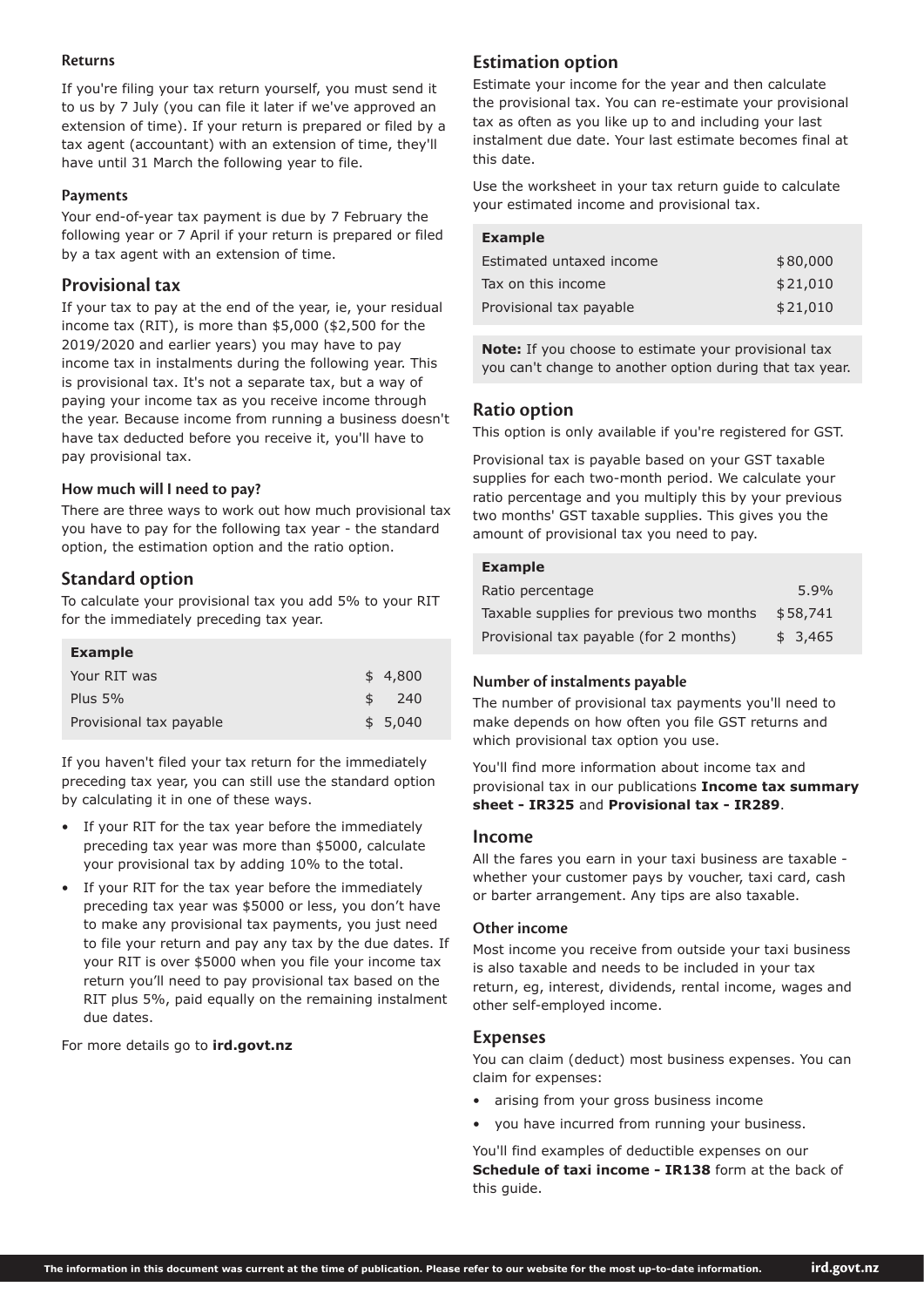#### **Non-deductible expenses**

You can't claim:

- private expenses (eg, meals)
- speeding and parking fines (if an employer pays an employee's fine they may be able to claim a deduction)
- drawings (money you take from your business for private spending).

#### **Garaging expenses**

If your car is garaged at home, you may be able to claim expenses, eg, minor painting costs, minor repairs, or a percentage of your rates, mortgage interest or rent.

#### **Uniforms**

Money spent on everyday clothing is generally considered to be a private expense. If you buy distinctive work clothing or a uniform that clearly identifies your business and would not normally be worn for private purposes you can claim the purchase cost and drycleaning.

#### **Example**

Joe buys three sets of trousers and shirts to wear while working. He puts his company's logo on one set of the clothes. Although he uses the three sets of clothing for work he can only claim for the set with the company logo.

### **Depreciation**

Depreciation is an allowance recognising that fixed assets lose value through wear and tear. Calculate the depreciation for a fixed asset, then:

- claim the depreciation as an expense, and
- deduct the depreciation from the asset 's adjusted tax value, ie, the asset's cost price less all depreciation claimed since you bought it.

Keep a schedule showing your fixed assets, your depreciation calculations and the adjusted tax values of the fixed assets.

#### For more information, read our guide **Depreciation – a guide for businesses - IR260**.

Go to our website **ird.govt.nz** for a list of depreciation rates and a calculator that can work out how much you can claim.

### **Adjustments**

You may need to make adjustments in your income tax returns. A common one is the private use adjustment, eg, you may own a computer that's partly for business use and partly for private use. The adjustment ensures you only claim the business portion of the expenses.

If you use your taxi to travel from home to work, or for any private use, you'll need to separate the running costs of your vehicle between business and private use. These adjustments are made based on logbook records.

For the self-employed (not a company, trust etc) there are three options you can use: actual business costs, logbook records or mileage rates.

#### **Example of adjustments**

*Private use of a motor vehicle*

| Ross has travelled a distance of 2,610 km in three |          |
|----------------------------------------------------|----------|
| months.                                            |          |
| The distance for private use is 7.85%              | (205 km) |

(2,610 km)

Ross can claim 92.15% of his vehicle expenses as a business expense.

*Depreciation adjustment*

Ross's taxi has an adjusted tax value of \$30,000

He uses the diminishing value rate for depreciation which is 36% (including 20% loading). The depreciation is calculated as:

#### **Step 1**

| Opening adjusted tax value                         | \$30,000.00 |
|----------------------------------------------------|-------------|
|                                                    |             |
| Depreciation (\$30,000 x 36%)                      | \$10,800.00 |
| Closing adjusted tax value                         | \$19,200.00 |
| Step 2                                             |             |
| Total depreciation                                 | \$10,800.00 |
| Less 7.85% private use (non-deductible) \$         | 847.80      |
| Equals 92.15% business use (deductible) \$9,952.20 |             |

For more information on adjustments, read our guide **Smart business - IR320***.*

#### **Example of a logbook**

Sometimes Ross has to use his taxi to get the household shopping and take the children to school. The details Ross records in his logbook are shown below.

|                         | Vehicle logbook (3-month period) 1.1.08 - 31.3.08 |                 |                      |        |                         | Meter reading (at start of period) 15,165 |                                                  |  |
|-------------------------|---------------------------------------------------|-----------------|----------------------|--------|-------------------------|-------------------------------------------|--------------------------------------------------|--|
| <b>Date</b>             | <b>Journey</b>                                    |                 | <b>Meter reading</b> |        |                         | <b>Reason for trip</b>                    | <b>Driver's signature</b>                        |  |
|                         | From                                              | To              | <b>Start</b>         | Finish | <b>Distance</b><br>(km) |                                           |                                                  |  |
| 1.01.08                 | Home                                              | School          | 15,165               | 15,210 | 45                      | Taking kids to school                     | RR                                               |  |
| 1.01.08                 | Home                                              | Store           | 15,718               | 15,798 | 80                      | Grocery shopping                          | RR                                               |  |
| 6.02.08                 | <b>Hastings</b>                                   | Airport         | 16,485               | 16,525 | 40                      | Drop wife at airport                      | RR                                               |  |
| 23.03.08                | Airport                                           | <b>Hastings</b> | 17,525               | 17,565 | 40                      | Pick up wife                              | RR                                               |  |
| <b>Private distance</b> |                                                   |                 |                      |        | 205                     | Meter reading (at end of period)          | 17,775                                           |  |
|                         |                                                   |                 |                      |        |                         |                                           | Total distance travelled (17,775 - 15,165) 2,610 |  |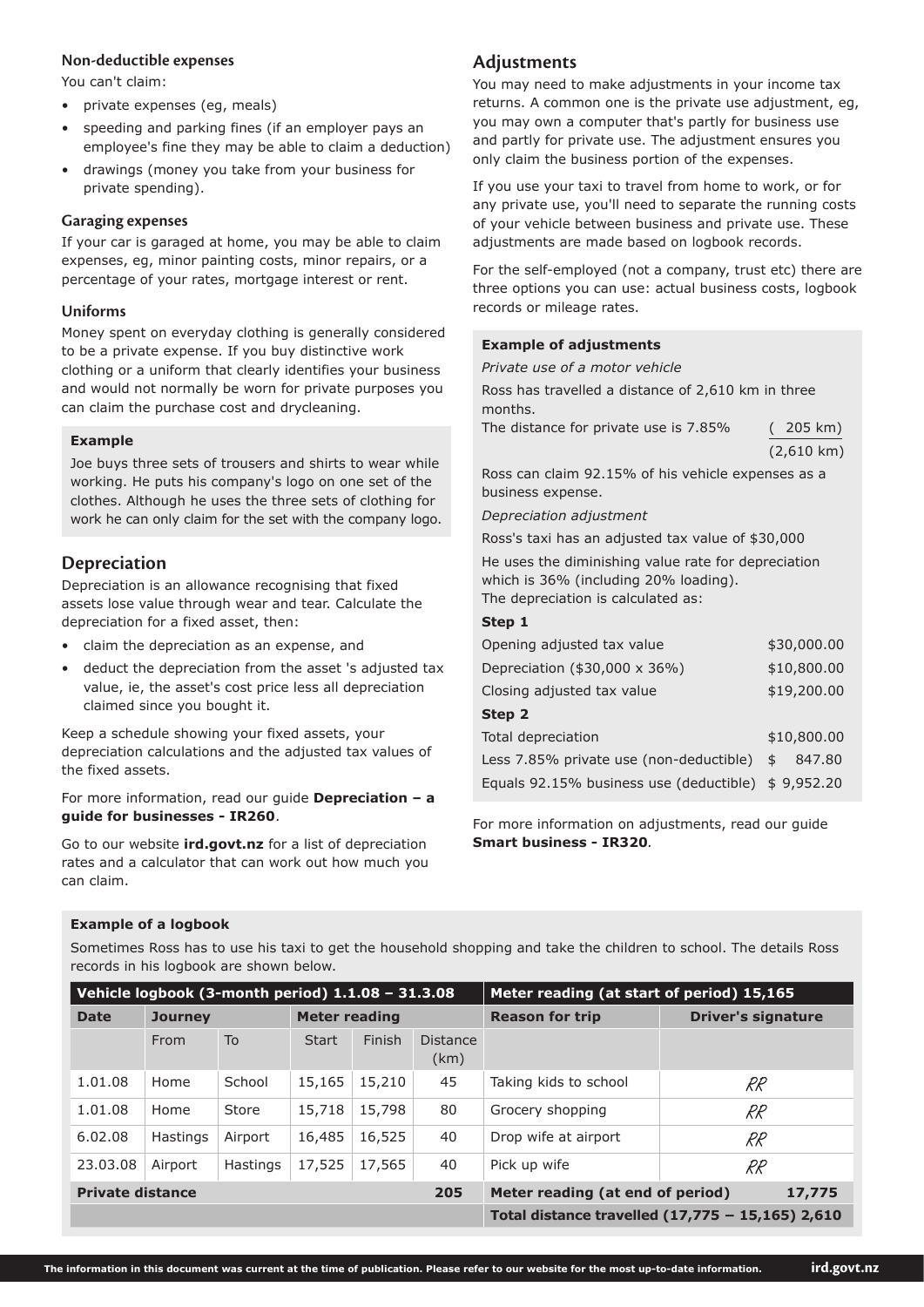# **GST (goods and services tax)**

GST is a tax on most goods and services in New Zealand which is collected for the government by GST-registered persons. You charge GST on the goods and services you supply and claim GST on goods and services you use in the business.

From 1 October 2010 the GST rate is 15% (prior to 1 October this was 12.5%).

If you're registered for GST you have to send GST returns to us. You account for GST on your supplies made (eg, income) and claim GST on supplies you received (eg, expenses). If the GST on sales exceeds the GST on expenses, you pay us the difference. If the GST on expenses exceeds GST on sales, we'll refund the difference.

# **Do you have to register for GST?**

You must register for GST if the annual turnover from your taxi business is more than \$60,000 in any 12-month period, or you expect it to be more than \$60,000 over the next 12 months. If your annual turnover is less than \$60,000 you can choose whether you register for GST.

**Note:** If your fare schedule includes GST, you must register for GST, even if your annual turnover is less than \$60,000. If you're not sure please discuss with the company you're driving for.

# **GST returns**

You return your income, claim your expenses and work out your GST to pay (or your GST refund) in your GST return. There are four categories of GST return, each one covering a different period of time (the taxable period).

| Return<br>category | <b>Taxable period</b>                                                                                               | Who can use this<br>return category?                                                                                         |
|--------------------|---------------------------------------------------------------------------------------------------------------------|------------------------------------------------------------------------------------------------------------------------------|
| A                  | 2 months (periods<br>ending on the last day<br>of January, March,<br>May, July, September<br>and November)          | Anyone who is<br>registered (except<br>those with an annual<br>turnover of more<br>than \$24 million)                        |
| B                  | <b>2 months</b> (periods<br>ending on the last<br>day of February, April,<br>June, August, October<br>and December) | Anyone who is<br>registered (except<br>those with an annual<br>turnover of more<br>than \$24 million)                        |
| C                  | <b>6 months</b> (you can<br>choose when each<br>6-month period ends)                                                | Only those<br>registered with an<br>annual turnover of<br>\$500,000 or less                                                  |
| D                  | 1 month                                                                                                             | Anyone who is<br>registered. Category<br>D must be used by<br>those with an annual<br>turnover of more<br>than \$24 million. |

**Note:** If you're liable for provisional tax your taxable period must align with your balance date.

# **Due dates**

The due date for GST returns and payments is the 28 of the month following the end of the taxable period. There are two exceptions to this. If your GST return period ends on:

- 30 November, it will be due on 15 January of the next year
- 31 March, it will be due on 7 May.

For example, if you have a taxable period ending on 30 June, the return and payment are due by 28 July. But if the taxable period ends in November, the return and payment are due by 15 January the following year.

The due dates are printed on the GST return.

# **What income is subject to GST?**

If you're registered, you must charge GST on your fares, and account for it in your GST returns. You must also pay GST on tips. If you have other sources of income, you may have to pay GST on those too. Please contact us if you're unsure.

# **Expenses you can claim**

Generally, you can claim GST on supplies if:

- the supplies are used in your business, and
- you hold a tax invoice from your supplier.

You can't claim GST on interest, drawings, salary or wages, or any private expenses.

### **Garaging and uniform expenses**

You may be able to claim the GST on any of your garaging expenses and uniform expenses. For more details, please read *Expenses* on page 3. Normally, if you can claim the expense for income tax you can also claim GST. But you can't claim GST on mortgage interest or domestic rental. You may need to make an adjustment.

# **Adjustments**

You may need to make adjustments in your GST returns. As with income tax, a common adjustment for GST purposes is the private use adjustment. Our **GST guide - IR375** has full details on GST adjustments.

# **Accounting for GST**

When you register, you choose how you're going to report your GST transactions to us and record them in your bookkeeping system. This is called accounting for GST.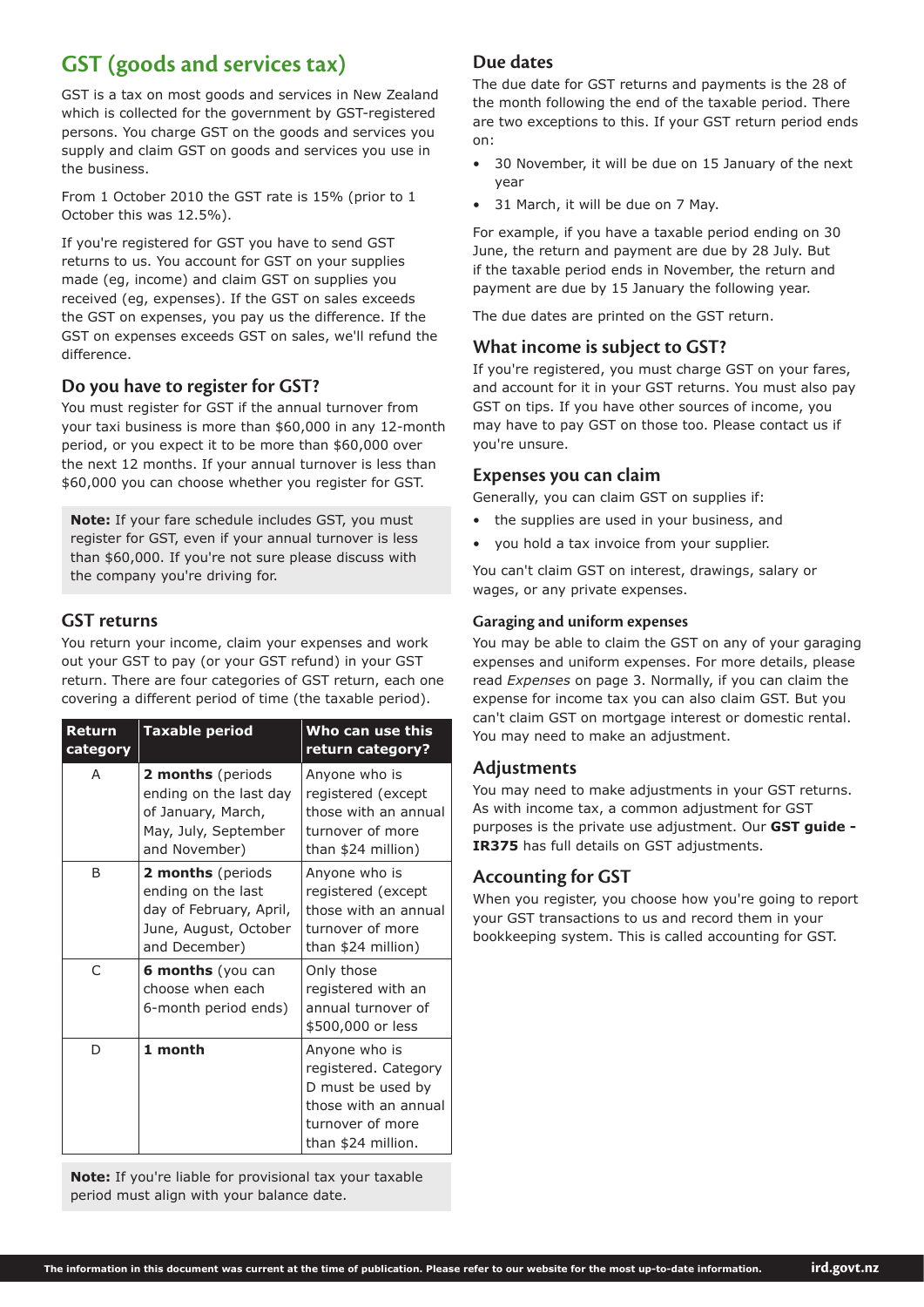| <b>Accounting</b><br><b>basis</b> | You return<br>the GST on<br>your fares                                                  | You claim<br>the GST<br>on your<br>expenses | Who can<br>use this<br>accounting<br>basis?                                   |
|-----------------------------------|-----------------------------------------------------------------------------------------|---------------------------------------------|-------------------------------------------------------------------------------|
| Payments                          | When your<br>customer<br>pays you                                                       | When you<br>pay for<br>them                 | Registered<br>persons with an<br>annual turnover<br>of \$2 million or<br>less |
| Invoice                           | When you<br>issue an<br>invoice or<br>receive a<br>payment,<br>whichever<br>comes first | When you<br>receive an<br>invoice           | All registered<br>persons                                                     |
| Hybrid                            | When you<br>issue an<br>invoice or<br>receive a<br>payment,<br>whichever<br>comes first | When you<br>pay for<br>them                 | All registered<br>persons                                                     |

# **Choosing an accounting basis**

On the **payments basis** you generally account for GST in the period you make or receive your payment. This method is suitable for small businesses using a cash accounting system.

On the **invoice basis** you claim GST when you receive an invoice. Account for GST when you issue an invoice or receive a payment, whichever comes first. This method is suitable for a business selling a lot of items on credit.

On the **hybrid basis** you claim GST when you've paid your expense but return the GST on your income when you've issued an invoice or received a payment, whichever comes first. This method is suitable for a business buying items on a credit basis but selling on a cash basis.

This method can be complicated to work out so we recommend you get a tax agent if you use it.

For more information about GST, please see our publications **GST - do you need to register? - IR365**  and **GST summary sheet - IR324***.*

# **Employer returns**

If you're a taxi or shuttle owner who employs other people, you must deduct PAYE tax from payments to your employees. You then file PAYE forms (and make the payments) to us each month. We'll write to you when you register as an employer, telling you where to find information about meeting your tax responsibilities on our website. We also send you the PAYE forms each month, in time for the due date.

For more information about employer responsibilities, please read our guide **First-time employer's guide - IR333**.

**Note:** An employer whose gross annual PAYE and ESCT (employer superannuation contribution tax) combined is \$500,000 or more must pay their PAYE twice-monthly.

# **Working for Families Tax Credits**

these are entitlements for families who have children 18 or under living with them. It's not a benefit, but recognises that not everyone can comfortably afford all the costs of bringing up a family. How much you might be entitled to depends on how many children you have and how much you earn.

For more information, please see our booklet **Working and raising a family - IR201***.*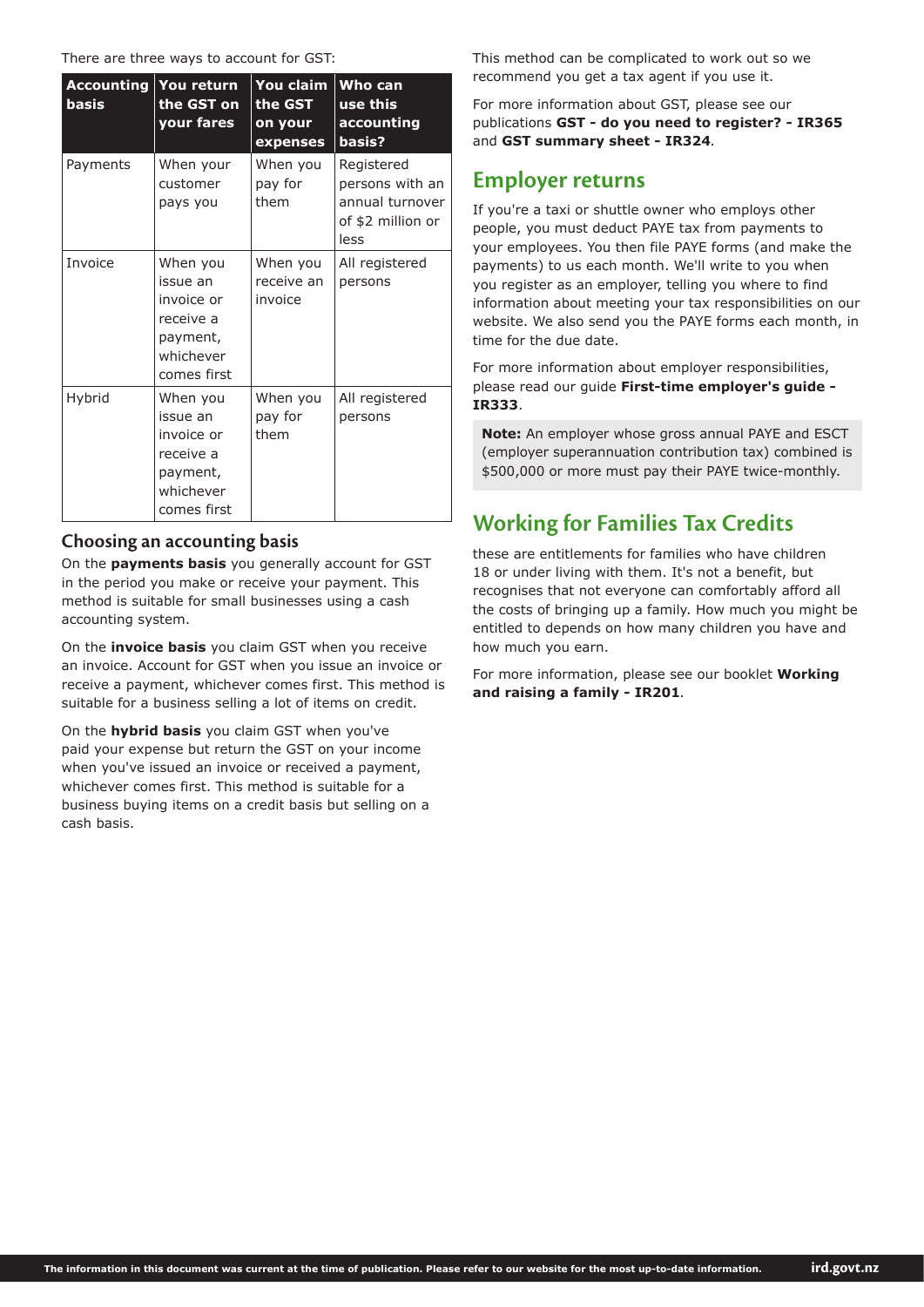# **Getting it right**

Here are some of the most common mistakes made by people in the taxi and shuttle industry and how to avoid them.

| <b>Avoid these mistakes</b>                                                           | Do it correctly                                                                                                                 | Where to get more information                                                                                                       |
|---------------------------------------------------------------------------------------|---------------------------------------------------------------------------------------------------------------------------------|-------------------------------------------------------------------------------------------------------------------------------------|
| Paying expenses from cash takings<br>(this can mean you under-declare<br>your income) | Make sure you add back your expenses<br>when you calculate your day's income                                                    | Contact us if you have any questions                                                                                                |
| Not registering for GST when your<br>turnover exceeds \$60,000                        | Register with us as soon as it becomes<br>clear your turnover will exceed \$60,000<br>over the coming year                      | GST - do you need to register? -<br><b>IR365</b>                                                                                    |
| Not registering for GST when your<br>fare schedule includes GST                       | Make sure you register-even if your<br>turnover is less than \$60,000                                                           | Contact us if you have any questions                                                                                                |
|                                                                                       | If you've charged GST you're considered to<br>be registered, even if you haven't officially<br>done so                          |                                                                                                                                     |
| Not clearly establishing your<br>employment status (employee or                       | Clearly establish your employment<br>relationship                                                                               | Self-employed or an employee? -<br><b>IR336</b>                                                                                     |
| independent contractor) with your<br>taxi owner-this can cause tax<br>problems        |                                                                                                                                 | This can be a complex issue, so<br>please contact us if you're unsure                                                               |
| Not keeping adequate records                                                          | Keep all invoices and receipts, write up<br>your cashbook regularly and file your<br>paperwork in order                         | <b>Smart business - IR320</b>                                                                                                       |
| Not accounting for private use of<br>business assets (income tax and<br>GST)          | Make private use adjustments                                                                                                    | <b>Smart business - IR320</b><br>GST guide - IR375                                                                                  |
| Claiming private expenses (income<br>tax and GST)                                     | Remember to claim only expenses related<br>to your business                                                                     | <b>Smart business - IR320</b><br>GST guide - IR375                                                                                  |
| Not declaring all your income<br>(income tax and GST)                                 | Please don't forget cash jobs and any<br>casual work                                                                            | Contact us if you have any questions                                                                                                |
| Not filing returns or paying tax on<br>time                                           | Please remember your due dates                                                                                                  | Use the Tax due date calculator at<br>ird.govt.nz to produce a list of all<br>the tax filing and payment dates that<br>apply to you |
| Not accounting for GST when you<br>sell an asset (eg, your taxi)                      | The sale of business assets is generally<br>subject to GST and you can generally claim<br>the GST when you buy a business asset | GST guide - IR375                                                                                                                   |
| Not accounting for GST when you<br>keep an asset after you deregister                 | Make an adjustment in your final return                                                                                         | GST guide - IR375                                                                                                                   |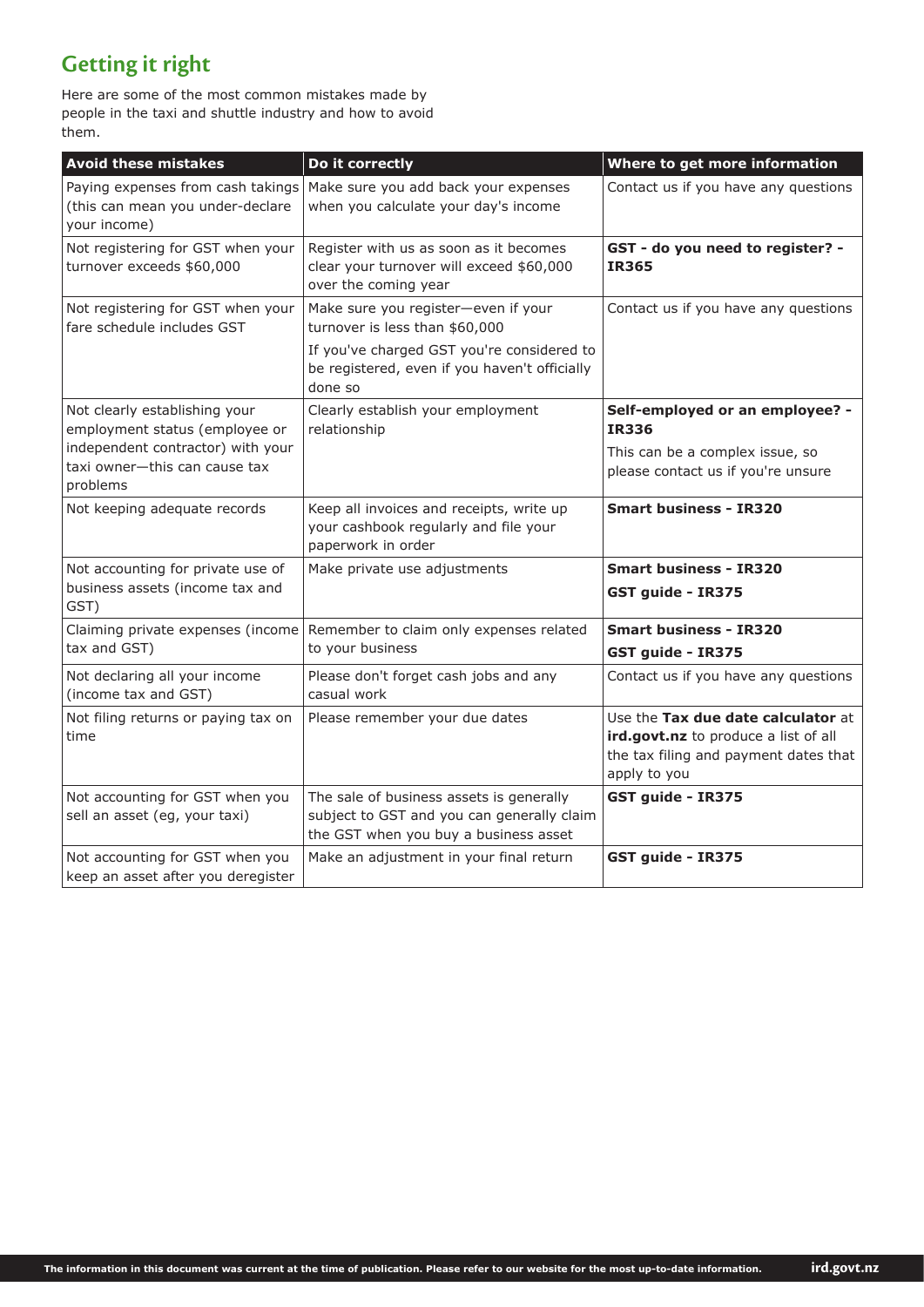# **Are your tax affairs sorted?**

You're required to file a return. If you've made a mistake in a return, the best thing you can do is make a voluntary disclosure. This means telling us about tax you owe us, before we find out.

If you make the voluntary disclosure before you're told you're going to be audited, you get these benefits:

- a reduction in any shortfall penalties by 75% or even 100% in some circumstances
- you won't be prosecuted.

If you make the voluntary disclosure after you're told you're going to be audited (but before the audit starts), you get these benefits:

- a reduction in any shortfall penalties by 40%
- you won't be prosecuted (but you may be if you have deliberately **evaded** tax).

For more information about voluntary disclosures, please read our booklet **Putting your tax returns right - IR280***.*

# **Are you having difficulty managing your taxes?**

We recommend you use a tax agent—a person who helps people with their tax responsibilities. You can find them in the Yellow Pages. Look under "Accountants – Chartered accountants" or "Taxation consultants".

**Note:** In most cases, if you use a tax agent, you'll get extra time to file your income tax returns and pay your end-of-year tax.

Generally, you can claim the fees you pay to your tax agent in your income tax and GST returns.

# **Useful forms**

Over the next three pages there are forms designed to help you account for your income and expenses and complete your tax returns. These forms have been specially tailored for the taxi and shuttle industries.

- monthly cashbook
- monthly summary sheet
- schedule of taxi income.

Tear out the forms and photocopy them, so you'll always have a supply.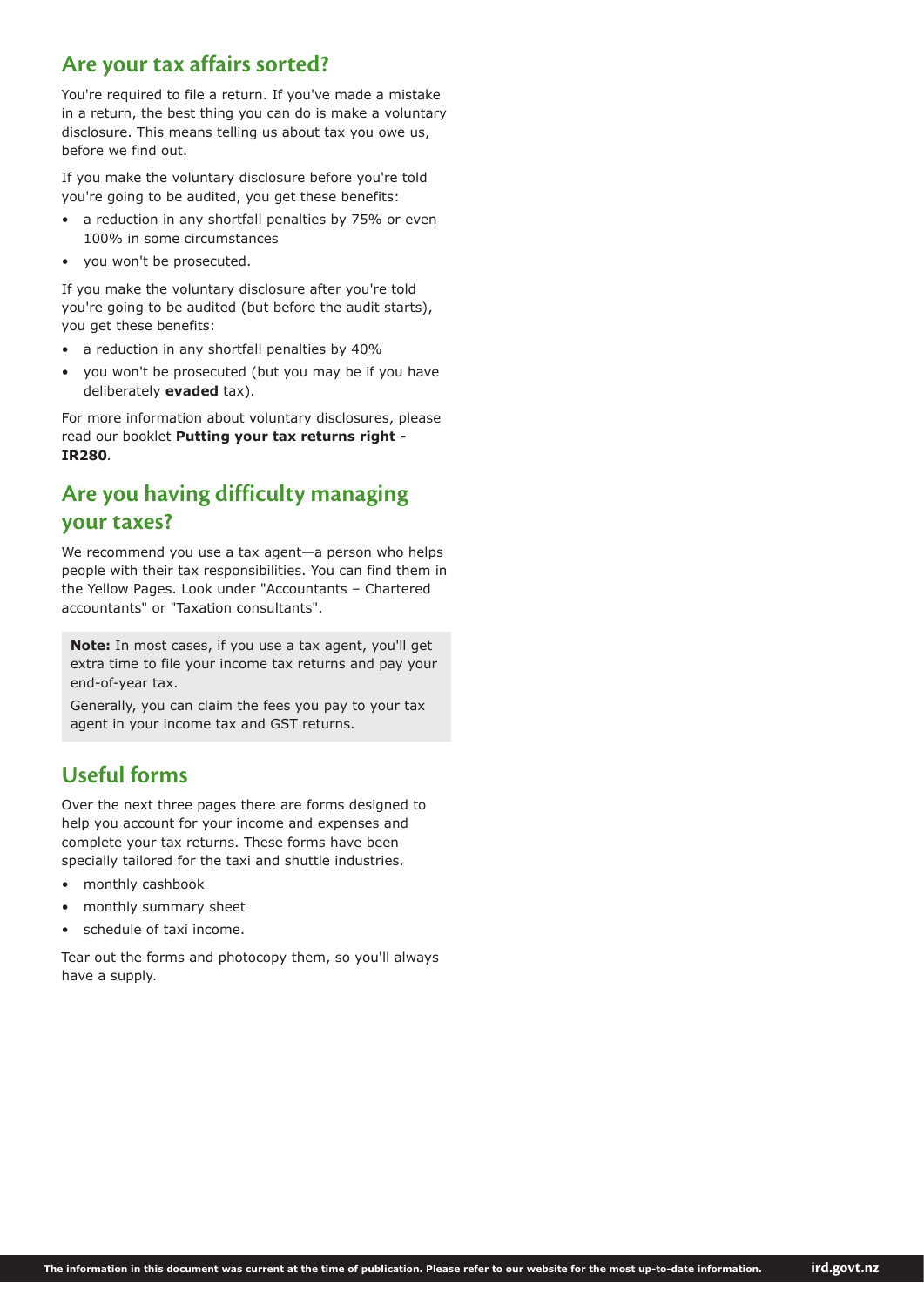| If charged<br>GST<br>Amount paid<br>including GST<br>(if any)<br>Amount |                |                                                   |               |                      |                                                           |                                               |                         |                  |                                                                                                                   |                              |  |
|-------------------------------------------------------------------------|----------------|---------------------------------------------------|---------------|----------------------|-----------------------------------------------------------|-----------------------------------------------|-------------------------|------------------|-------------------------------------------------------------------------------------------------------------------|------------------------------|--|
|                                                                         | Fuel oil - RUC | Vehicle costs                                     | Airport tolls | Phone and<br>RT fees | Home garage                                               | Stationery                                    | Staff wages<br>and PAYE | <b>Bank</b> fees | Other expenses<br>Drawings                                                                                        | Details of<br>other expenses |  |
|                                                                         |                | eg, COF, rego,<br>insurance, repairs,<br>car wash |               |                      | % of home rates,<br>insurance, rent/<br>mortgage interest | Stationery cards,<br>logbook, receipt<br>book |                         |                  | One-offs or<br>seldom: eg,<br>purchase of<br>purchase of<br>whicle signage,<br>knowledge test,<br>knowledge test, |                              |  |
|                                                                         |                |                                                   |               |                      |                                                           |                                               |                         |                  |                                                                                                                   |                              |  |
|                                                                         |                |                                                   |               |                      |                                                           |                                               |                         |                  |                                                                                                                   |                              |  |
|                                                                         |                |                                                   |               |                      |                                                           |                                               |                         |                  |                                                                                                                   |                              |  |
|                                                                         |                |                                                   |               |                      |                                                           |                                               |                         |                  |                                                                                                                   |                              |  |
|                                                                         |                |                                                   |               |                      |                                                           |                                               |                         |                  |                                                                                                                   |                              |  |
|                                                                         |                |                                                   |               |                      |                                                           |                                               |                         |                  |                                                                                                                   |                              |  |
|                                                                         |                |                                                   |               |                      |                                                           |                                               |                         |                  |                                                                                                                   |                              |  |
|                                                                         |                |                                                   |               |                      |                                                           |                                               |                         |                  |                                                                                                                   |                              |  |
|                                                                         |                |                                                   |               |                      |                                                           |                                               |                         |                  |                                                                                                                   |                              |  |
|                                                                         |                |                                                   |               |                      |                                                           |                                               |                         |                  |                                                                                                                   |                              |  |
|                                                                         |                |                                                   |               |                      |                                                           |                                               |                         |                  |                                                                                                                   |                              |  |
|                                                                         |                |                                                   |               |                      |                                                           |                                               |                         |                  |                                                                                                                   |                              |  |
|                                                                         |                |                                                   |               |                      |                                                           |                                               |                         |                  |                                                                                                                   |                              |  |
|                                                                         |                |                                                   |               |                      |                                                           |                                               |                         |                  |                                                                                                                   |                              |  |
|                                                                         |                |                                                   |               |                      |                                                           |                                               |                         |                  |                                                                                                                   |                              |  |
|                                                                         |                |                                                   |               |                      |                                                           |                                               |                         |                  |                                                                                                                   |                              |  |
|                                                                         |                |                                                   |               |                      |                                                           |                                               |                         |                  |                                                                                                                   |                              |  |
|                                                                         |                |                                                   |               |                      |                                                           |                                               |                         |                  |                                                                                                                   |                              |  |
|                                                                         |                |                                                   |               |                      |                                                           |                                               |                         |                  |                                                                                                                   |                              |  |
|                                                                         |                |                                                   |               |                      |                                                           |                                               |                         |                  |                                                                                                                   |                              |  |
|                                                                         |                |                                                   |               |                      |                                                           |                                               |                         |                  |                                                                                                                   |                              |  |
|                                                                         |                |                                                   |               |                      |                                                           |                                               |                         |                  |                                                                                                                   |                              |  |
|                                                                         |                |                                                   |               |                      |                                                           |                                               |                         |                  |                                                                                                                   |                              |  |
|                                                                         |                |                                                   |               |                      |                                                           |                                               |                         |                  |                                                                                                                   |                              |  |
|                                                                         |                |                                                   |               |                      |                                                           |                                               |                         |                  |                                                                                                                   |                              |  |
|                                                                         |                |                                                   |               |                      |                                                           |                                               |                         |                  |                                                                                                                   |                              |  |
|                                                                         |                |                                                   |               |                      |                                                           |                                               |                         |                  |                                                                                                                   |                              |  |
|                                                                         |                |                                                   |               |                      |                                                           |                                               |                         |                  |                                                                                                                   |                              |  |
|                                                                         |                |                                                   |               |                      |                                                           |                                               |                         |                  |                                                                                                                   |                              |  |
|                                                                         |                |                                                   |               |                      |                                                           |                                               |                         |                  |                                                                                                                   |                              |  |

 $\overline{1}$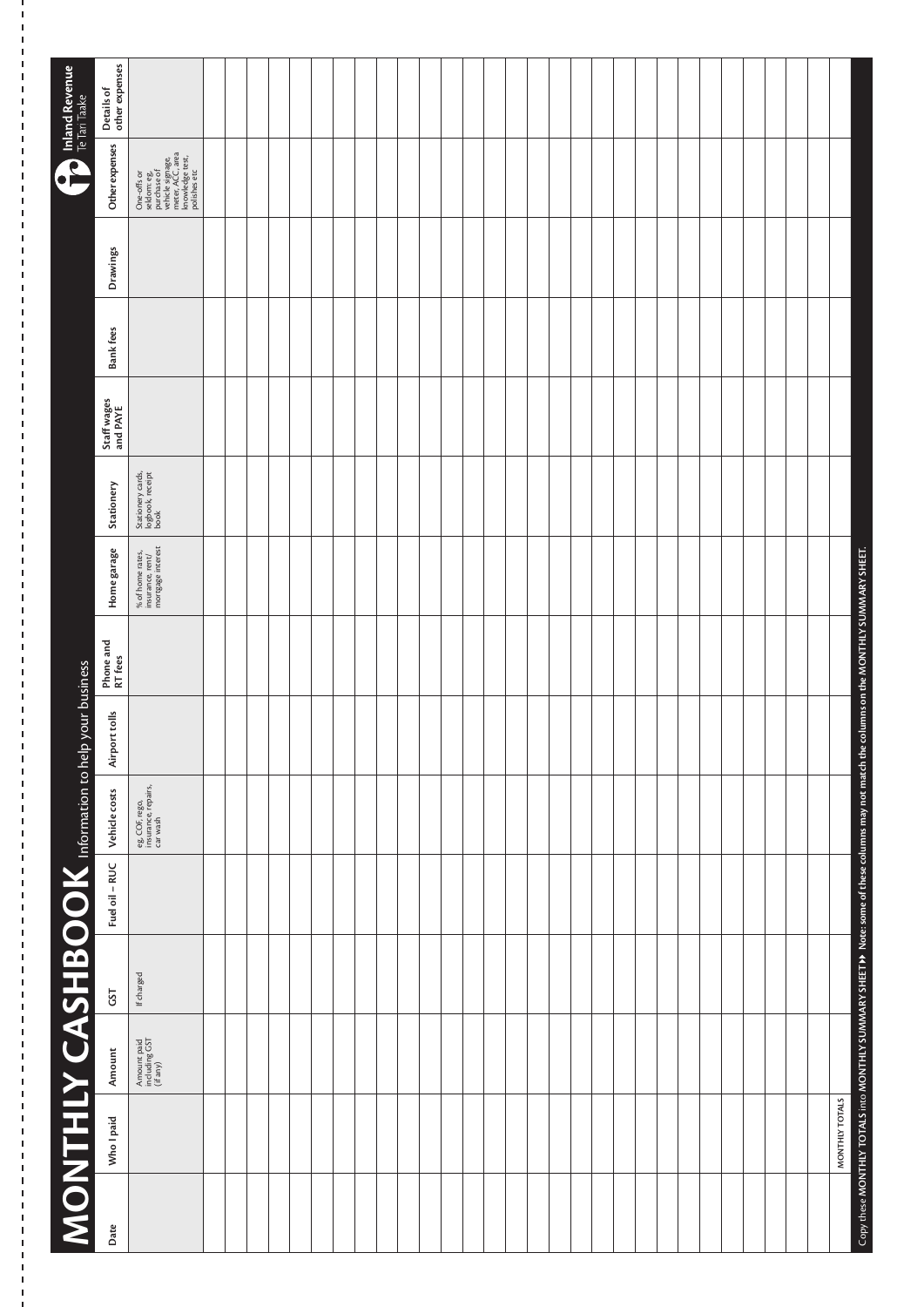| <b>MONTHLY SUMMARY SHEET</b>                                                                                                                                                                                 |     |         |      |        |           | formation to help your business |          |          |         |          |       | Inland Revenue |
|--------------------------------------------------------------------------------------------------------------------------------------------------------------------------------------------------------------|-----|---------|------|--------|-----------|---------------------------------|----------|----------|---------|----------|-------|----------------|
| April<br>Totals of                                                                                                                                                                                           | May | $J$ une | July | August | September | October                         | November | December | January | February | March | ANNUAL TOTAL   |
| <b>FARES RECEIVED</b>                                                                                                                                                                                        |     |         |      |        |           |                                 |          |          |         |          |       |                |
| Cash                                                                                                                                                                                                         |     |         |      |        |           |                                 |          |          |         |          |       |                |
| Dockets                                                                                                                                                                                                      |     |         |      |        |           |                                 |          |          |         |          |       |                |
| Charge cards                                                                                                                                                                                                 |     |         |      |        |           |                                 |          |          |         |          |       |                |
| <b>VEHICLE EXPENSES</b>                                                                                                                                                                                      |     |         |      |        |           |                                 |          |          |         |          |       |                |
| COF                                                                                                                                                                                                          |     |         |      |        |           |                                 |          |          |         |          |       |                |
| Fuel and oil                                                                                                                                                                                                 |     |         |      |        |           |                                 |          |          |         |          |       |                |
| Insurance                                                                                                                                                                                                    |     |         |      |        |           |                                 |          |          |         |          |       |                |
| Loan interest                                                                                                                                                                                                |     |         |      |        |           |                                 |          |          |         |          |       |                |
| Registration                                                                                                                                                                                                 |     |         |      |        |           |                                 |          |          |         |          |       |                |
| maintenance<br>Repairs and                                                                                                                                                                                   |     |         |      |        |           |                                 |          |          |         |          |       |                |
| Road user charges                                                                                                                                                                                            |     |         |      |        |           |                                 |          |          |         |          |       |                |
| Tyres                                                                                                                                                                                                        |     |         |      |        |           |                                 |          |          |         |          |       |                |
| <b>GARAGING EXPENSES</b>                                                                                                                                                                                     |     |         |      |        |           |                                 |          |          |         |          |       |                |
| Power                                                                                                                                                                                                        |     |         |      |        |           |                                 |          |          |         |          |       |                |
| Rates                                                                                                                                                                                                        |     |         |      |        |           |                                 |          |          |         |          |       |                |
| Insurance                                                                                                                                                                                                    |     |         |      |        |           |                                 |          |          |         |          |       |                |
| Rent/mortgage<br>interest                                                                                                                                                                                    |     |         |      |        |           |                                 |          |          |         |          |       |                |
| ADMINISTRATION                                                                                                                                                                                               |     |         |      |        |           |                                 |          |          |         |          |       |                |
| ACC                                                                                                                                                                                                          |     |         |      |        |           |                                 |          |          |         |          |       |                |
| Airport tolls                                                                                                                                                                                                |     |         |      |        |           |                                 |          |          |         |          |       |                |
| <b>Bank</b> fees                                                                                                                                                                                             |     |         |      |        |           |                                 |          |          |         |          |       |                |
| Communication                                                                                                                                                                                                |     |         |      |        |           |                                 |          |          |         |          |       |                |
| Company levies                                                                                                                                                                                               |     |         |      |        |           |                                 |          |          |         |          |       |                |
| Equipment rental/<br>repairs                                                                                                                                                                                 |     |         |      |        |           |                                 |          |          |         |          |       |                |
| Medical/police<br>licence                                                                                                                                                                                    |     |         |      |        |           |                                 |          |          |         |          |       |                |
| Public liability<br>insurance                                                                                                                                                                                |     |         |      |        |           |                                 |          |          |         |          |       |                |
| RT fees                                                                                                                                                                                                      |     |         |      |        |           |                                 |          |          |         |          |       |                |
| Stationery                                                                                                                                                                                                   |     |         |      |        |           |                                 |          |          |         |          |       |                |
| Uniform                                                                                                                                                                                                      |     |         |      |        |           |                                 |          |          |         |          |       |                |
| Voucher discounts                                                                                                                                                                                            |     |         |      |        |           |                                 |          |          |         |          |       |                |
| Wages paid                                                                                                                                                                                                   |     |         |      |        |           |                                 |          |          |         |          |       |                |
| <b>OTHER EXPENSES</b>                                                                                                                                                                                        |     |         |      |        |           |                                 |          |          |         |          |       |                |
|                                                                                                                                                                                                              |     |         |      |        |           |                                 |          |          |         |          |       |                |
|                                                                                                                                                                                                              |     |         |      |        |           |                                 |          |          |         |          |       |                |
|                                                                                                                                                                                                              |     |         |      |        |           |                                 |          |          |         |          |       |                |
| <b>&gt;&gt;&gt; C</b> opy the MONTHLY TOTALS from your MONTHLY CASHBOOK (previous page) into this sheet, and then put the ANNUAL TOTAL from this sheet into your Schedule of taxi income - IR138 on page 13. |     |         |      |        |           |                                 |          |          |         |          |       |                |